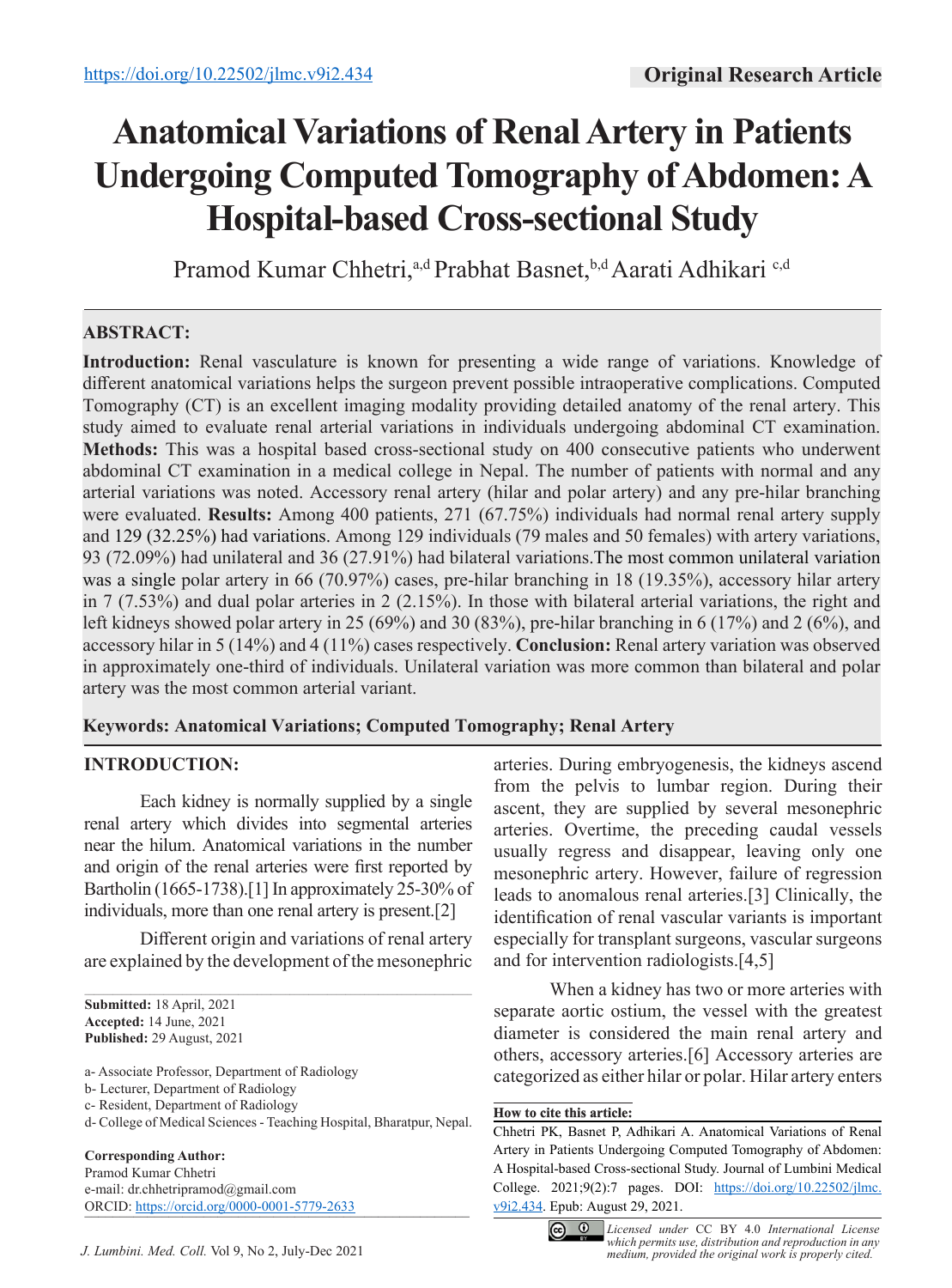the kidney through the hilum while polar artery enters the kidney through the capsule outside the hilum. Polar arteries perfuse the superior or inferior renal poles.[7] Pre-hilar or early branching arise less than 1.5-2 cm from the origin of the main renal ostium in the left kidney or in retrocaval segment at the right kidney.[8]

Although Digital Subtraction Angiography (DSA), an accepted gold standard in assessing the renal vascular anatomy, is an invasive procedure and hence not used routinely.[9] Currently, Multidetector-row Computed Tomographic (MDCT) angiography has become a key imaging modality. [6] The sensitivity of CT angiography (CTA) for the demonstration and location of the main renal arteries approaches 100%.[10] The disadvantages of CTA include reactions to iodinated contrast material, nephrotoxicity and exposure to ionizing radiation. Typically detection of vessels smaller than 2 mm is limited in CTA.<sup>[10,11]</sup>

This study aimed to determine the prevalence of renal arterial variations in patients advised for MDCT for various indications.

#### **METHODS:**

This was a hospital based cross-sectional study on 400 consecutive patients who underwent abdominal CT for various indications between November 2018 and October 2019 in the Department of Radiology, College of Medical Sciences-Teaching Hospital, Bharatpur. Patients with history of contrast reactions, impaired renal function, images with artifacts or suboptimal post-contrast arterial opacification and presence of renal pathology (e.g., large renal mass or gross hydronephrosis) that distorted or interfered with optimum evaluation of the renal vessels were excluded from the study.

Patients were advised 4-6 hours of fasting prior to CT. They were placed in supine position and advised quiet breathing. An 18-gauze peripheral line was inserted into the antecubital vein. 2 ml/kg of non-ionic iodinated contrast agent (iohexol) with a concentration of 300 mg/ml was injected using the bolus tracking technique with an automatic injector at a flow rate of 4-5 ml/sec. The scan area was taken from the diaphragm to the mid-sacrum as per routine CT abdominal protocol. A voltage of 120 kVp, current of 220 mA, slice thickness of 0.5 and pitch ratio of one was taken. Patients were advised breath-hold technique during the scan. The arterial phase scanning was done with the bolus tracking

method. Scanning commenced following peak enhancement of 150 HU at the region of interest placed within the abdominal aorta at the level of the diaphragm. After scanning, images were analyzed via Vitrea® Advanced Visualisation Software. Image reconstruction and interpretation were done using multi-planar reconstruction (MPR), maximum intensity projection (MIP) and volume rendering (VR) technique.

Data were analyzed using Statistical Package for Social Sciences (SPSS) version 20. The descriptive results were presented in terms of mean, standard deviation, frequency and percentage.

Ethical clearance was obtained from the ethical review committee of the institute (Ref. No. 2018-038).

#### **RESULTS:**

A total of 400 consecutive patients (219 males and 181 females) undergoing abdominal CT examination were included in this study. The mean age  $(\pm SD)$  of the patients were 48.51 (+/-20.47) years (range: 3-92 years).

Normal renal arterial supply to both the kidneys was noted in 271 (67.75%) individuals (Figure 1). Remaining 129 (32.25%) individuals had variations in either kidney or both the kidneys. Among those with renal arterial variations, 79 (61%) were males and 50 (39%) were females. However no statistically significant association was found between the existence of renal arterial variations and gender  $(p=0.4)$ .



*Fig. 1: Coronal MIP image showing normal single renal artery supplying each kidney.*

We found unilateral renal artery anomaly (n=93) was more common than bilateral renal artery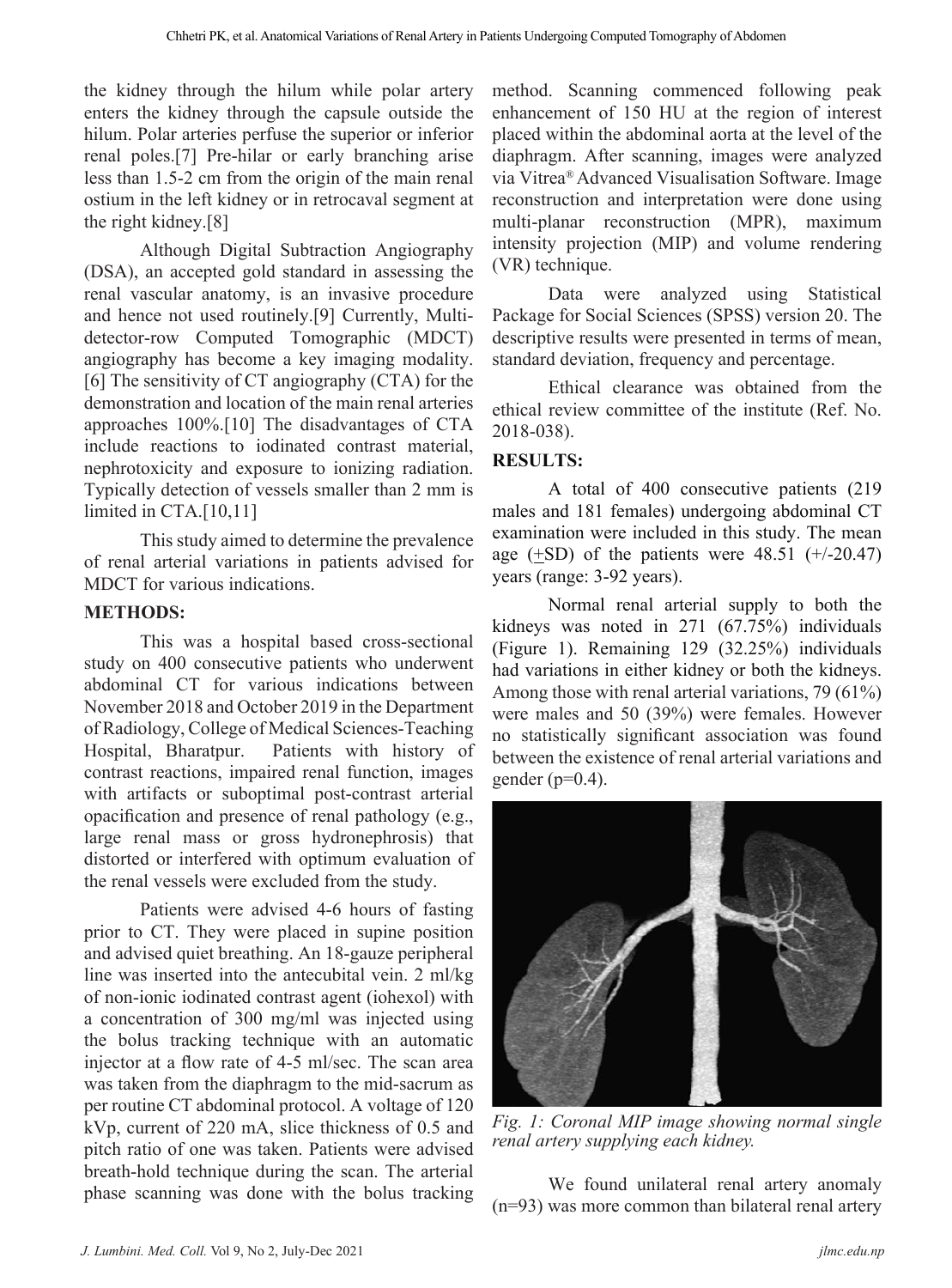anomaly (n=36). Ninety-one (70.54%) patients had arterial variation limited to one kidney, two (1.55%) had double renal artery involving the left kidney and 36 (27.91%) had variations involving both the kidneys. In unilateral variations, the most common anomaly noted was polar artery (n=66) (Figure 2) followed by pre-hilar branching (n=18) (Figure 3). The right kidney was affected in 51 (54.84 %) and left kidney in 42 (45.16 %) individuals (Table 1).



*Fig. 2: Coronal volume rendering image showing a polar artery (arrow) supplying inferior pole of the right kidney.*



*Fig. 3: Coronal volume rendering image showing pre-hilar branching of the left renal artery (arrow) near the origin from the aorta.* 

In 36 patients, both kidneys showed variation in the arterial supply. Table 2 shows the various frequencies and the combinations affecting each kidney. The most common combination was an inferior polar artery supplying both kidneys (n=12) followed by superior polar artery supplying both kidneys (n=6). Pre-hilar branching in both kidneys was seen in two and hilar artery in both kidneys was

reported in one individual. The rest of the patients showed various combinations as shown in Table 2.

*Table 1. Frequency of unilateral renal arterial variants (n=93)***.**

| <b>Renal artery</b><br>variant                | <b>Right</b><br>kidney | Left<br>kidney    | <b>Total</b>      |
|-----------------------------------------------|------------------------|-------------------|-------------------|
| Superior renal<br>polar artery                | 26                     | 10                | 36<br>$(38.71\%)$ |
| Inferior renal<br>polar artery                | 13                     | 17                | 30<br>$(32.26\%)$ |
| Pre-hilar<br>branching                        | 8                      | 10                | 18<br>$(19.35\%)$ |
| Hilar artery                                  | 4                      | 3                 | $(7.53\%)$        |
| Both superior<br>and inferior<br>polar artery | 0                      | 2                 | 2(%)              |
| Total                                         | 51<br>$(54.84\%)$      | 42<br>$(45.16\%)$ | 93<br>$(100\%)$   |

*Table 2. Frequency of combination of bilateral renal artery variations (n=36).*

| <b>Right Kidney</b>               | <b>Left kidney</b>        | N(%)             |
|-----------------------------------|---------------------------|------------------|
| Inferior polar<br>artery, and     | Inferior polar artery     | 12<br>$(33.3\%)$ |
|                                   | Superior polar artery     | $1(2.8\%)$       |
| Superior polar<br>artery, and     | Superior polar artery     | $6(16.7\%)$      |
|                                   | Accessory hilar<br>artery | $3(8.3\%)$       |
|                                   | Inferior polar artery     | $3(8.3\%)$       |
| Pre-hilar<br>branching, and       | Inferior polar artery     | $4(11.1\%)$      |
|                                   | Pre-hilar branching       | $2(5.6\%)$       |
| Accessory<br>hilar artery,<br>and | Inferior polar artery     | $3(8.3\%)$       |
|                                   | Accessory hilar<br>artery | $1(2.8\%)$       |
|                                   | Superior polar artery     | $(2.8\%)$        |

Also among the 36 individuals with bilateral renal anomalies, the right kidney showed polar artery in 25 (inferior polar artery in 13 and superior polar artery in 12), pre-hilar branching in six, hilar in five and the left kidney showed polar artery in 30 (inferior polar artery in 22 and superior polar artery in 8), hilar artery in four and pre-hilar branching in two. Thus polar artery was the most common anomaly seen in 55 kidneys (inferior polar artery in 35 and superior polar artery in 20 kidneys), followed by accessory hilar artery in nine kidneys (Figure 4) and pre-hilar branching in eight kidneys.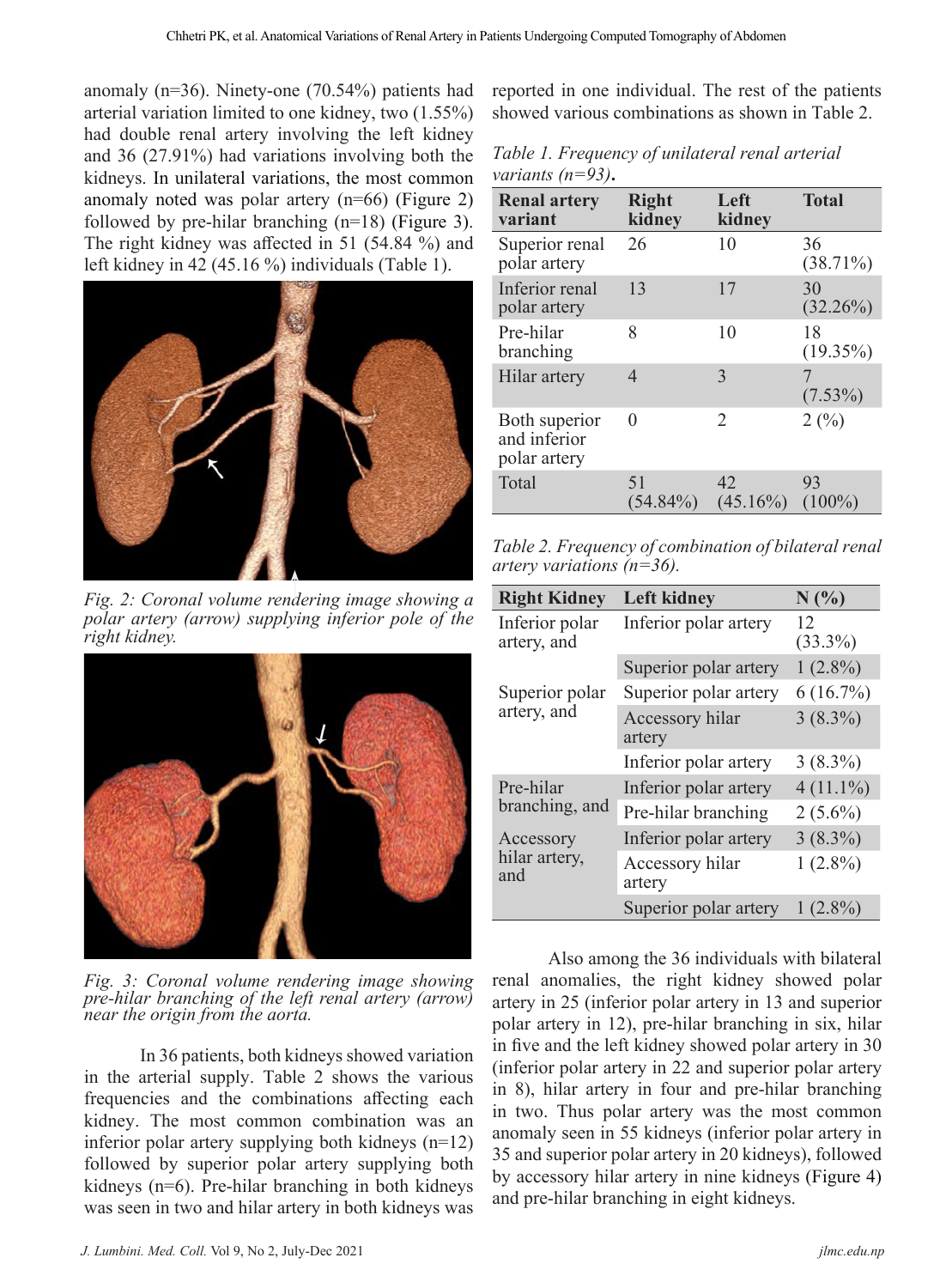

*Fig.4: Coronal MIP image showing accessory hilar renal artery (arrow) supplying the right kidney.* 

As shown in table 3, among 400 patients studied, the most common variation was inferior polar artery seen in 65 kidneys (16.25%) followed by superior polar artery in 56 kidneys (14%), prehilar branching in 24 kidneys (6%), hilar artery in 16 kidneys (4%) and combined superior and inferior renal arterial supply in two kidneys (0.5%).

*Table 3. Frequency of renal artery variant affecting each kidney (N=400).*

| <b>Renal artery variant</b>              | <b>Right</b> | Left                        | <b>Total</b> |
|------------------------------------------|--------------|-----------------------------|--------------|
| Inferior polar artery                    | 26           | 39                          | 65 (16.25%)  |
| Superior polar artery                    | 38           | 18                          | 56 (14%)     |
| Pre-hilar branching                      | 14           | 10                          | 24(6%)       |
| Hilar artery                             | 9            |                             | 16(4%)       |
| Both superior & inferior<br>polar artery |              | $\mathcal{D}_{\mathcal{L}}$ | $2(0.5\%)$   |

#### **DISCUSSION:**

Awareness of the presence of renal artery variations is important if surgical procedures are indicated in this region. MDCT being a reliable, easily applicable and non-invasive tool for visualization of abdominal organs and vascular structures [12], proves to be a supportive pre-operative investigation.

In this study, 271 (67.75%) had a normal renal arterial supply. Similar findings were reported by Reginelli A et al. (69%), Ugurel M et al. (58%) and Ozkan U et al. (76%).[13,14,15] However, Tardo et al. (87.8%) and Raman SS et al. (81%) reported higher prevalence of normal variants. This might be because the sample frame of their study consisted of kidney donors only and naturally people with grossly abnormal vasculature were not included. [16,17] On the other hand, studies by Munnusamy K et al. (49%) and Toro JCS et al. (48%) found comparatively lower prevalence.[18,19] This shows that the prevalence of normal renal artery varies widely among different population.

Our study found no statistically significant association between the existence of renal arterial variation and gender (p=0.4). Similarly, no statistically significant association was found in the studies by Toro JCS et al.  $(p = 0.16)$ . [19] and Palmieri BJ et al.  $(p = 0.31)$ .[20] However, in a study by Famurewa OC et al. vascular variants were present in 37 (36.3 %) females and 63 (64.3%) males and were noted to be significantly commoner in males (p<0.001).[21]

Among 129 patients with renal artery variations in this study, unilateral arterial anomaly was more common than bilateral arterial anomaly. Similarly, in a study by Toro JCS et al. 117 (77%) patients had unilateral variations and 35 (33%) had bilateral variations.[19] Sampaio and Passos found bilateral renal arterial variations in only 12 cases  $(4.5\%)$ .[22]

In our study, among 93 individuals with unilateral renal arterial variations, right kidney was involved in 51 (54.84 %) and left kidney in 42 (45.16 %) individuals. Similarly, Toro JCS et al. noted variation to be significantly more frequent in the right kidney than the left  $(58\% \text{ vs } 42\%, \text{ p} =$ 0.002).[19] However, Palmieri BJ et al. noted that the relationship of the presence of multiple arteries between sex and laterality was no different in right and left kidneys of males ( $p = 0.29$ ) and between left and right kidneys in females ( $p = 0.22$ ).[20]

Similar to our study, Toro JCS et al. noted that among those with unilateral variations, the most commonly observed was polar artery in 66 patients (55%) but the second most common was hilar artery in 39 patients (33%).[19]

The present study found a very low prevalence (0.5%) of the presence of both the superior and inferior polar arteries involving the left kidney. Similarly, prevalence of 0.3% individuals with both superior and inferior renal polar artery was noted by Kornafel O et al.[23]

In this study, 36 (9%) patients had renal artery variations affecting both the kidneys. In the literature, the prevalence of bilateral renal arterial variations ranged between 3.1% and 12%.[23,24] Also, among 36 individuals (72 kidneys), polar artery was the most common anomaly seen in 55 kidneys (inferior polar artery in 35 and superior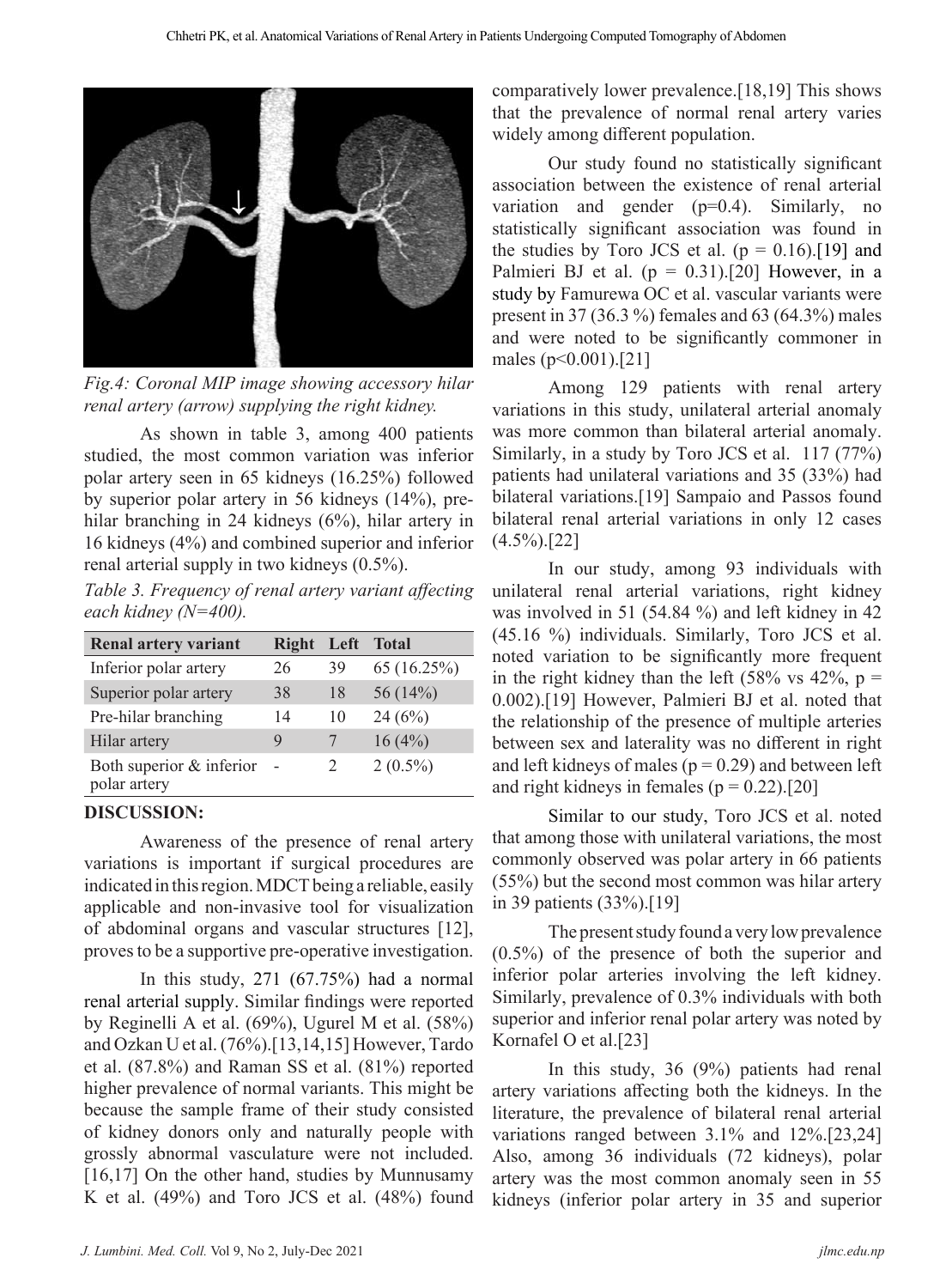polar artery in 20 kidneys) followed by hilar artery in 9 kidneys. Similarly, the presence of a polar artery was the most common variation found in 61% of the 35 patients with bilateral renal artery variations by Toro JCS et at.[19]

When both unilateral and bilateral variations were considered together, inferior polar artery (16.25%) was noted more frequently than superior polar artery (14%) and hilar artery (4%) in this study. In a study by Bordei P et al., the most common variation observed was also an inferior renal polar artery (29.63%) followed by superior renal polar artery (9.26%).[24] Similarly, Kornafel O et al. found inferior renal polar artery (8.7%) to be the most common variant.[23] It is important for the surgeons to know if the accessory artery is supplying the upper or lower pole because their accidental injury during surgery can lead to necrosis. Hence any disease confined to the upper or lower poles of the kidney will need special care in case of accessory vessels supplying these regions. Moreover, inferior polar renal arteries are more important clinically because they can lead to obstruction of the pelviureteric junction.[25]

However, Swarna et al., noted that among patients with right renal accessory arteries on MDCT angiography, 72 (58.5%) were hilar and 51 (41.5%) were polar arteries and on the left, 94 (61.8%) were hilar and 58 (38.2%) were polar arteries. Thus hilar accessory was more common than polar artery in their study.[26] Likewise, among 24% of kidneys with accessory renal artery, Uflacker noted that 12% had two hilar arteries and 12% had one hilar and one polar artery.[27] Presence of accessory renal arteries is a relative contraindication to transplant surgery.Since these are end-arteries, these must be re-implanted and require several anastomoses with a prolonged ischemic time leading to a theoretically higher incidence of renal failure, graft rejection and reduced graft function.[28]

In our study, pre-hilar branching was seen in 24 (6%) individuals. Similarly, Reginelli A et al. and Ozkan U et al. reported pre-hilar branching in 6% and 8% patients respectively.[13,15] However, pre-hilar branching was not observed in a study by Bordei P et al.[24] Although an infrequent anomaly, it is important to detect any pre-hilar branching because most transplant surgeons require at least 2 cm length of renal artery before hilar branching in order to clamp and properly anastomose the artery in the recipient.[8]

In a study to determine the site of anomaly, Raman SS et al. noted that pre-hilar branching was more common on the left (21%) than on the right side (15%).[17] In a renal MDCT angiographic study by Clnar C and Turkavatan A, the rate of prehilar branching was 2.6% on the right, 3.7% on the left and 0.2% bilateral.[29] These findings were quite similar to our study where 14 (3.5%) of prehilar branching was on right, 10 (2.5%) on the left and 2 (0.5%) on both sides.

One limitation of this study was that images from CECT of the abdomen with optimal enhancement of the aorta and renal vessels were evaluated rather than CTA of the aorta and its branches which is potentially more suitable. Another limitation is that a larger study is needed to further explore the prevalence of renal arterial variations in our population.

### **CONCLUSION:**

This study aimed to evaluate renal arterial variations in patients undergoing CT abdomen. Renal arterial variations were not uncommon. They were observed in approximately one-third of the patients; unilateral renal arterial variation being more common than bilateral variations. Polar arterial supply was the most common arterial variant in this study. However, larger multicentric studies are needed to verify and generalize the results of this study.

**Conflict of Interest**: The authors declare that no competing interests exist.

**Financial Disclosure**: No funds were available.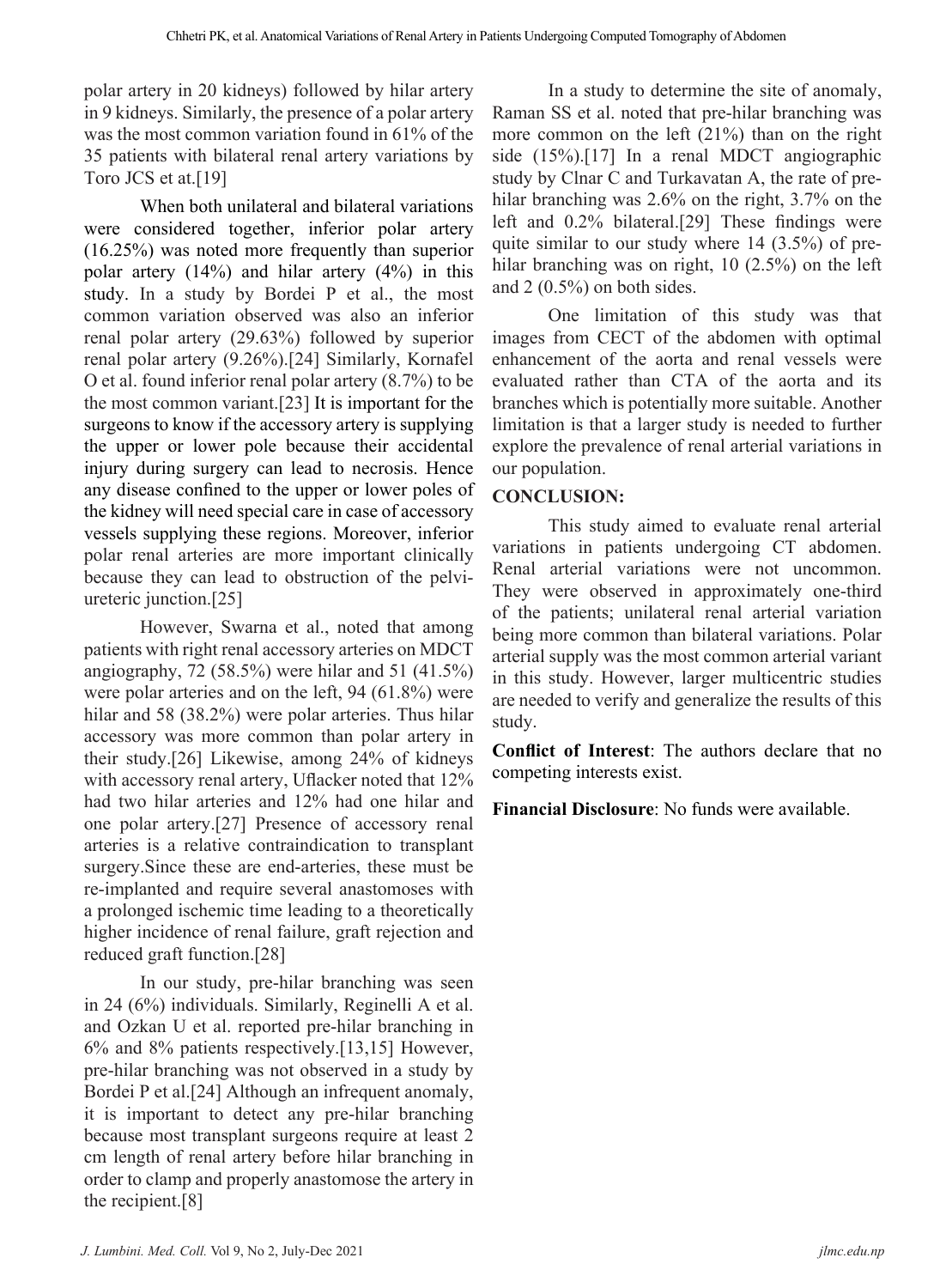#### **REFERENCES:**

- 1. Beregi JP, Mauroy B, Willoteaux S, Mounier-Vehier C, Rémy-Jardin M, Francke JP. Anatomic variation in the origin of the main renal arteries: Spiral CTA evaluation. Eur Radiol. 999;9(7):1330-4. PMID: 10460369 DOI: https://doi.org/10.1007/s003300050843
- 2. Hazirolan T, Öz M, Türkbey B, Karaosmanoǧlu AD, Oǧuz BS, Canyiǧit M. CT angiography of the renal arteries and veins: Normal anatomy and variants. Diagn Interv Radiol. 2011;17(1):67- 73. PMID: 20151356 DOI: https://doi. org/10.4261/1305-3825.dir.2902-09.1
- 3. Moore KL, Persaud TVN Torchia MG. The developing Human- Clinically Oriented Embryology. 9 th ed. Philadelphia, USA: Elsevier saunders, 2013.
- 4. Rao TR, R. Aberrant renal arteries and its clinical significance: a case report. International Journal of Anatomical Variations. 2011;4(1):37- 9. Available from: https://www.pulsus.com/ scholarly-articles/aberrant-renal-arteries-andits-clinical-significance-a-case-report.pdf
- 5. Flors L, Leiva-Salinas C, Ahmad EA, Norton PT, Turba UC, Bozlar U, et al. MD CT angiography and MR angiography of nonatherosclerotic renal artery disease. Cardiovasc Intervent Radiol. 2011;34(6):1151-64. PMID: 21681628 DOI: https://doi.org/10.1007/s00270-011-0202-2
- 6. Türkvatan A, Akinci S, Yildiz S, Olçer T, Cumhur T. Multidetector computed tomography for preoperative evaluation of vascular anatomy in living renal donors. Surg Radiol Anat. 2009;31(4):227-35. PMID: 18953477 DOI: https://doi.org/10.1007/s00276-008-0428-0
- 7. Williams PL, Warwick R, Dyson M, Bannister LH. Gray's Anatomy. 37<sup>th</sup> ed. Churchill Livingstone. Edinburgh, 1989.
- 8. Kawamoto S, Montgomery RA, Lawler LP, Horton KM, Fishman EK. Multi-detector row CT evaluation of living renal donors prior to laparoscopic nephrectomy. Radiographics. 2004;24(2):453-66. PMID: 15026593 DOI: https://doi.org/10.1148/rg.242035104
- 9. Hänninen EL, Denecke T, Stelter L, Pech M, Podrabsky P, Pratschke J, et al. Preoperative evaluation of living kidney donors using multirow detector computed tomography: Comparison with digital subtraction

angiography and intraoperative findings. Transpl Int. 2005;18(10):1134-41. PMID: 16162099 DOI: https://doi.org/10.1111/j.1432- 2277.2005.00196.x

- 10. Urban BA, Ratner LE, Fishman EK. Threedimensional volume-rendered CT angiography of the renal arteries and veins: Normal anatomy, variants, and clinical applications. Radiographics. 2001;21(1):373-86. PMID:<br>11259702 DOI: https://doi.org/10.1148/ DOI: https://doi.org/10.1148/ radiographics.21.2.g01mr19373
- 11. Platt JF, Ellis JH, Korobkin M, Reige K. Helical CT evaluation of potential kidney donors: Findings in 154 subjects. AJR Am J Roentgenol. 1997;169(5):1325-30. PMID: 9353451 DOI: https://doi.org/10.2214/ajr.169.5.9353451
- 12. Hyare H, Desigan S, Nicholl H, Guiney MJ, Brookes JA, Lees WR. Multi-section CT angiography compared with digital subtraction angiography in diagnosing major arterial hemorrhage in inflammatory pancreatic disease. Eur J Radiol. 2006;59(2):295-300. PMID: 16542810 DOI: https://doi.org/10.1016/j. ejrad.2006.02.006
- 13. Reginelli A, Somma F, Izzo A, Urraro F, D'andrea A, Grassi R, et al. Renovascular anatomic variants at CT angiography. Int Angiol. 2015;34(6 Suppl 1):36-42. PMID: 26498890
- 14. Ugurel MS, Battal B, Bozlar U, Nural MS, Tasar M, Ors F, et al. Anatomical variations of hepatic arterial system, coeliac trunk and renal arteries: An analysis with multidetector CT angiography. Br J Radiol. 2010;83(992):661-7. PMID: 20551256 DOI: https://doi.org/10.1259/ bjr/21236482
- 15. Ozkan U, Oǧuzkurt L, Tercan F, Kizilkiliç O, Koç Z, Koca N. Renal artery origins and variations: Angiographic evaluation of 855 consecutive patients. Diagn Interv Radiol. 2006;12(4):183-6. PMID: 17160802
- 16. Tardo DT, Briggs C, Ahern G, Pitman A, Sinha S. Anatomical variations of the renal arterial vasculature: An Australian perspective. J Med Imaging Radiat Oncol. 2017;61(5):643-9. PMID: 28466967 DOI: https://doi.org/10.1111/1754- 9485.12618
- 17. Raman SS, Pojchamarnwiputh S, Muangsomboon K, Schulam PG, Gritsch HA, Lu DSK. Surgically relevant normal and variant renal parenchymal